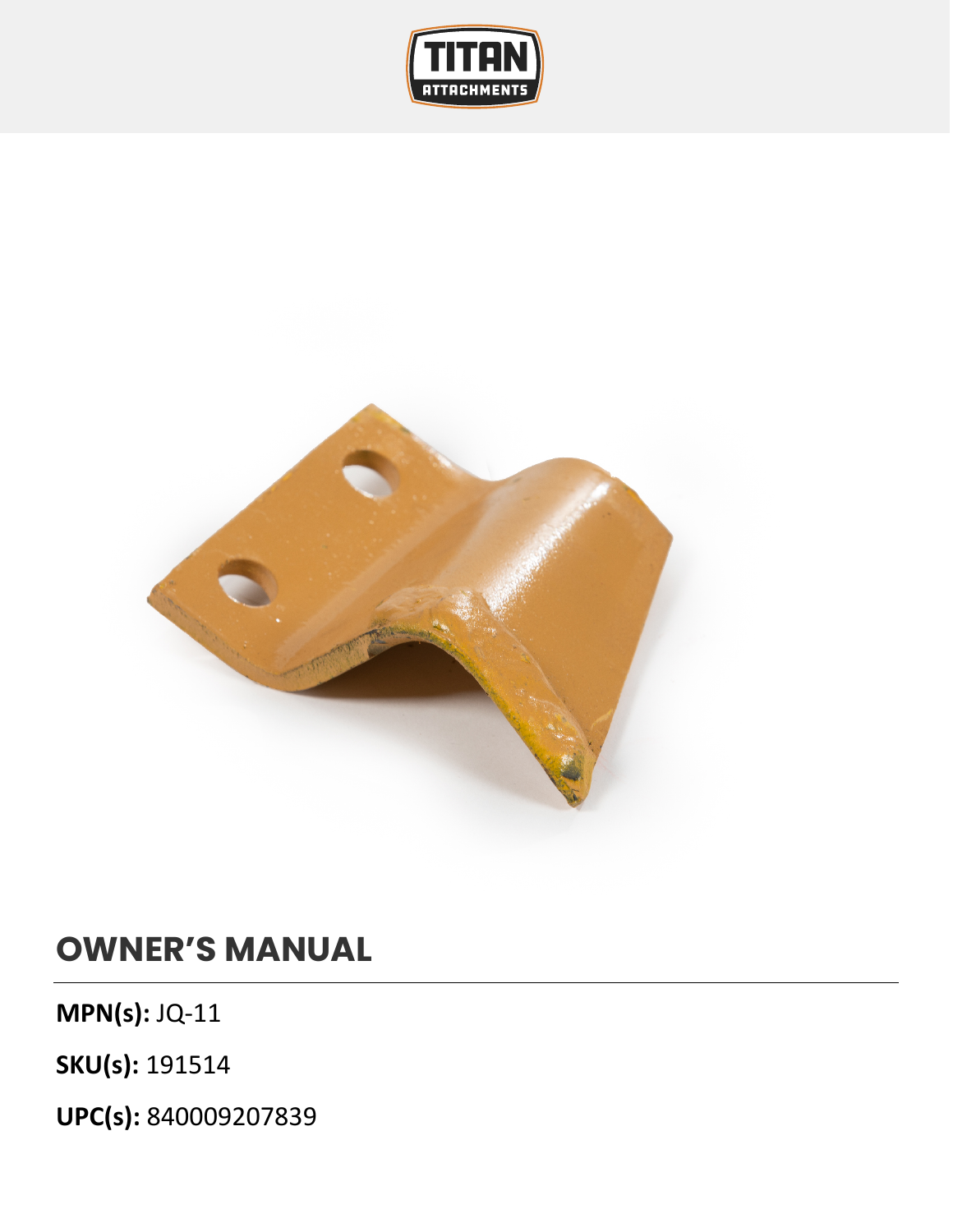## **PARTS DIAGRAM / EXPLODED VIEW**

| KEY      | <b>BOX</b> | <b>DESCRIPTION</b>                    | <b>QTY</b> |
|----------|------------|---------------------------------------|------------|
| $\bf(1)$ |            | SKID STEER TRENCHER REPLACEMENT TOOTH |            |